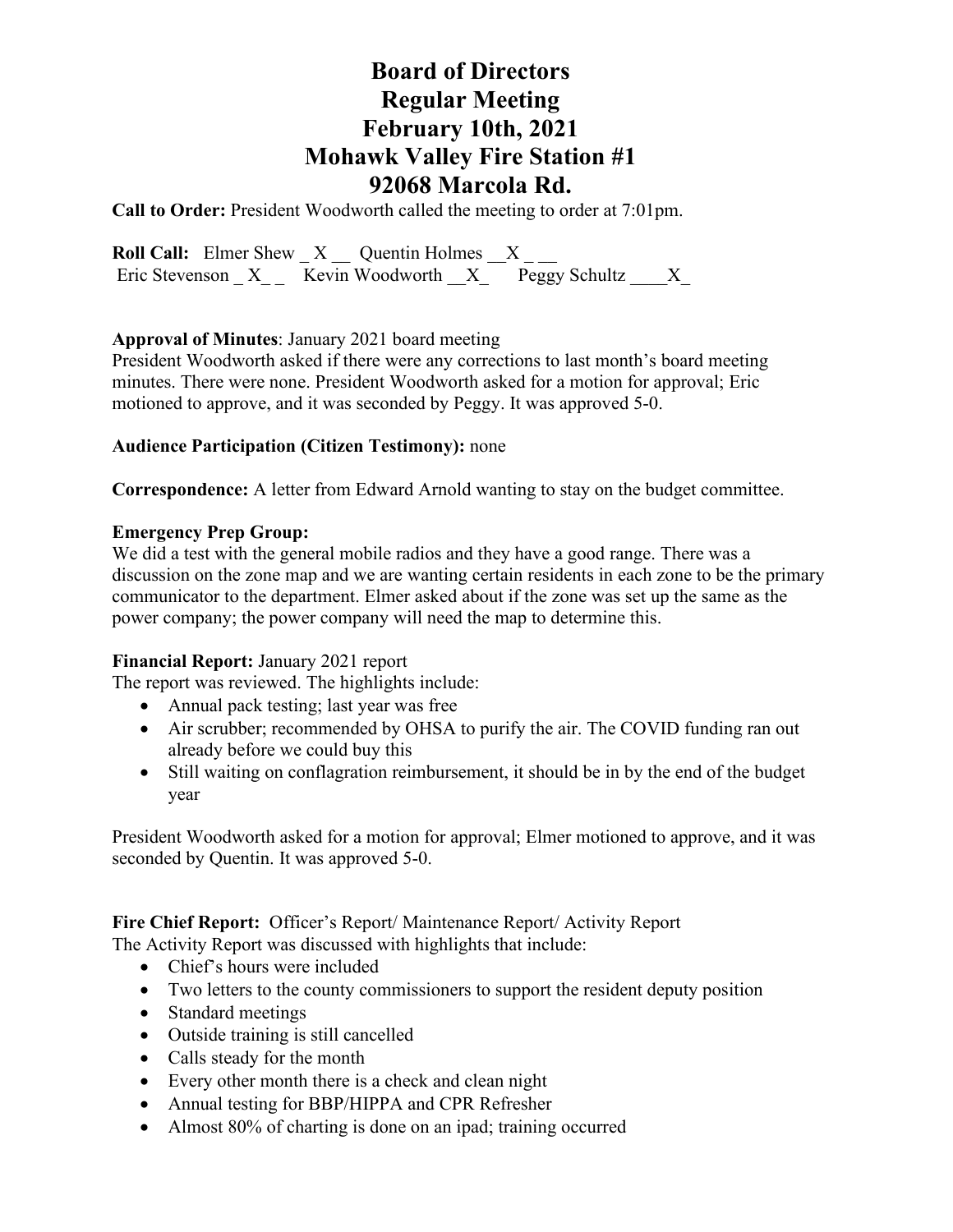# **Board of Directors Regular Meeting February 10th, 2021 Mohawk Valley Fire Station #1 92068 Marcola Rd.**

### **Maintenance Report**

The Maintenance Report was not included but was discussed. The highlights include:

- VFA grant paperwork
- Annual tire inspections
- Received donated equipment worth \$22,000 from a fire service business. We have sent letters of appreciations. We are sure we can use all the equipment
- First install of fire detectors

## **Old Business**:

1. Grants

We are hoping to hear about the seismic grant around March. We are looking into grants from the fire marshall that are aimed at rural areas that were affected by the fires. We are hiring a grant writing to help with a safety staffing grant. This writer will let us know which position we can probably get and we don't have to pay the grant writer if we don't get the funding. The grant writer has been 100% successful.

## 2. COVID 19 Update

Roughly 85% of our staff are vaccinated. The people that refused the vaccinations signed a letter that they cannot hold the fire station at fault. We cannot require people to get vaccinated. We have heard the Johnson and Johnson vaccination is not as effective. We used the CARES grant funding to buy three zoll heart monitors.

3. Projects

We will refurbish the brush rig soon.

We had a modular building donated by the school board. They said they would pay to move it. We are going to put it on the training ground. We are prepping the training ground for this building.

#### **New Business:**

1. Staffing Grant

It has been helpful to have a  $4<sup>th</sup>$  person because of the CARES grant. We are hiring a grant writer to help get more funding.

2. Appoint Budget Member